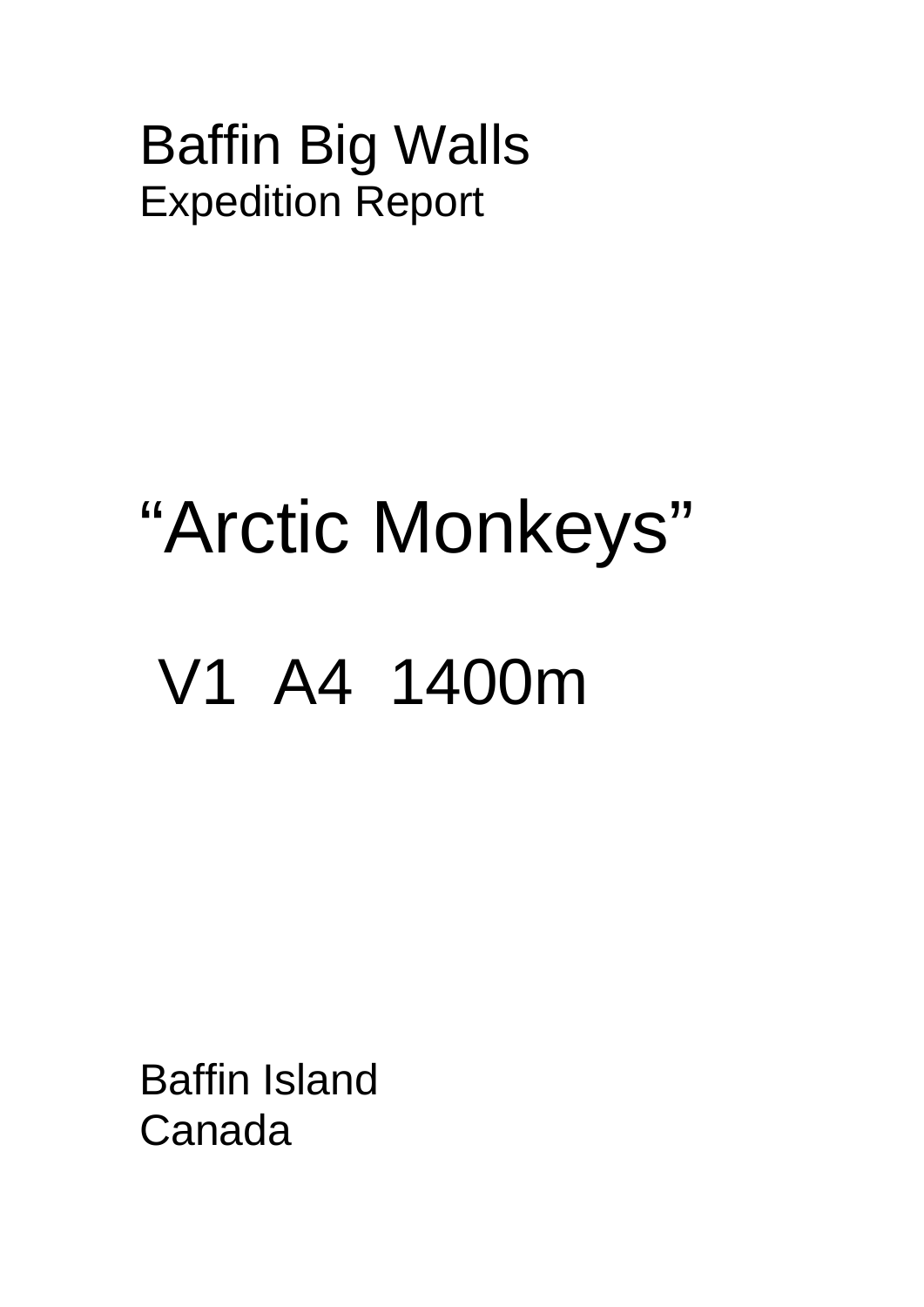# **Contents**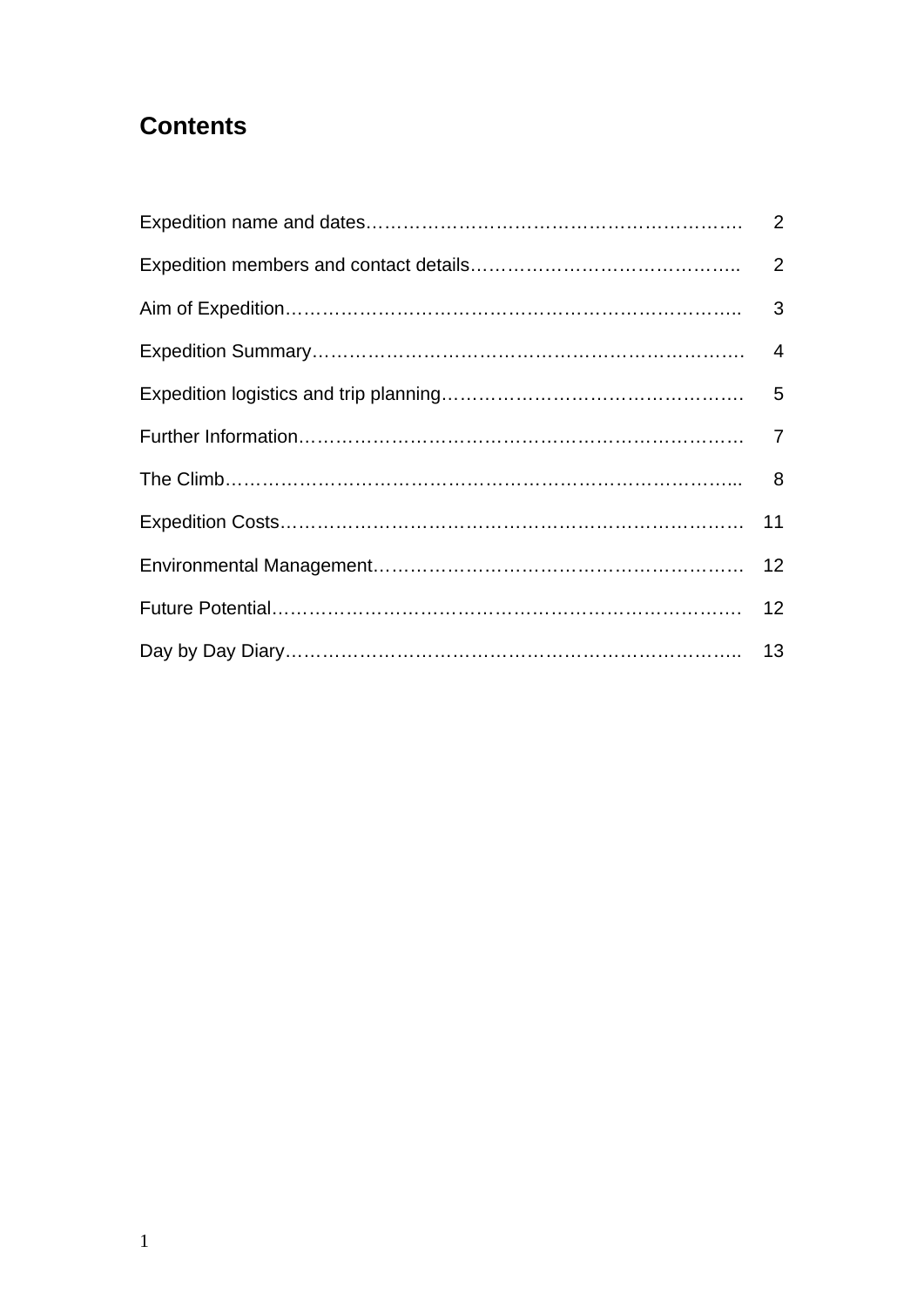# **Expedition Report Baffin Big Walls**

**"Arctic Monkeys"** 

**Expedition Name:**  Baffin Big Walls 2010

**Expedition Dates:**   $1<sup>st</sup>$  May- 30<sup>th</sup> May 2010 Time in Field: 25 Days

**Area of Expedition:**  Country: Baffin Island, Canada Region: Stewart Valley Nearest Outport Clyde River (population approx 600)

# **Expedition Members and Contact details:**

Stuart McAleese, UIAGM Mountain Guide 17 Snowdon Street **Llanberis** Gwynedd North Wales LL55 4HE

*stumcaleese@yahoo.co.uk* 

Mike "Twid" Turner, UIAGM Mountain Guide *twidturner@aol.com* 

Mark Thomas UIAGM Mountain Guide *twmjunior@hotmail.com* 

*I hope this report is useful for other people wishing to visit the area for further climbing and adventures. If you require any further information of our expedition please do not hesitate to contact any of the expedition members.*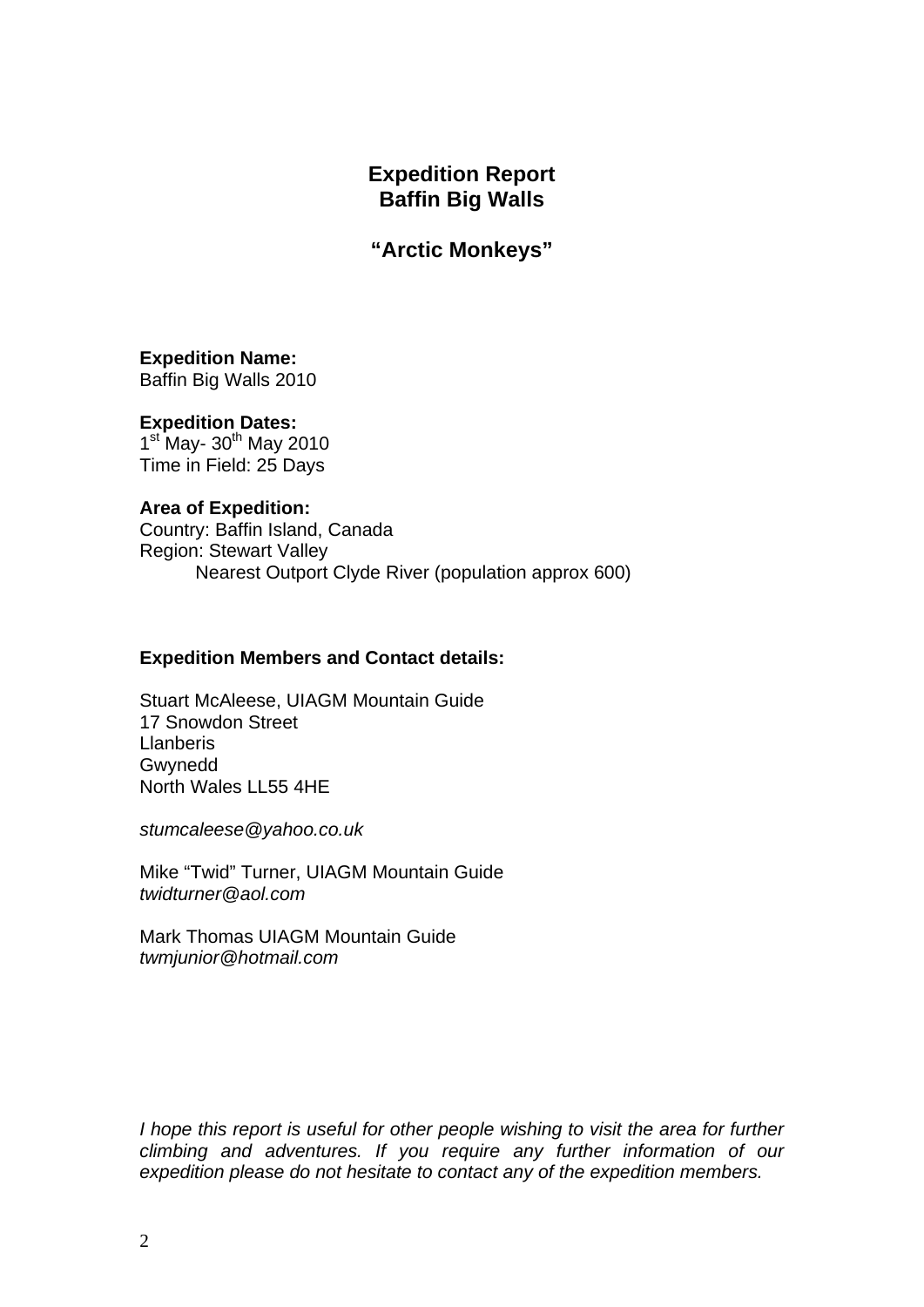# **Aim of Expedition**

The aim was to make the first ascent of an unclimbed peak and wall on the southern side of Stewart Valley, off the North East coast of Baffin Island (Canadian Territories).

The climbing anticipated was to be hard free climbing with technical aid climbing. The area we chose to go to has some of the biggest unclimbed walls on the planet. The area is very remote and home to some of the most impressive photogenic and inspiring peaks in the world. We chose to go in May and to skidoo access to our mountain range, this meant cold weather however stable and reasonably quick access over the frozen sea ice.

We aimed for some of the biggest challenges left for the adventurous big wall climbers. The expedition was a success with the first ascent of an unclimbed peak via a new big wall route named "Arctic Monkeys". Further Details can be found in section "The Climb".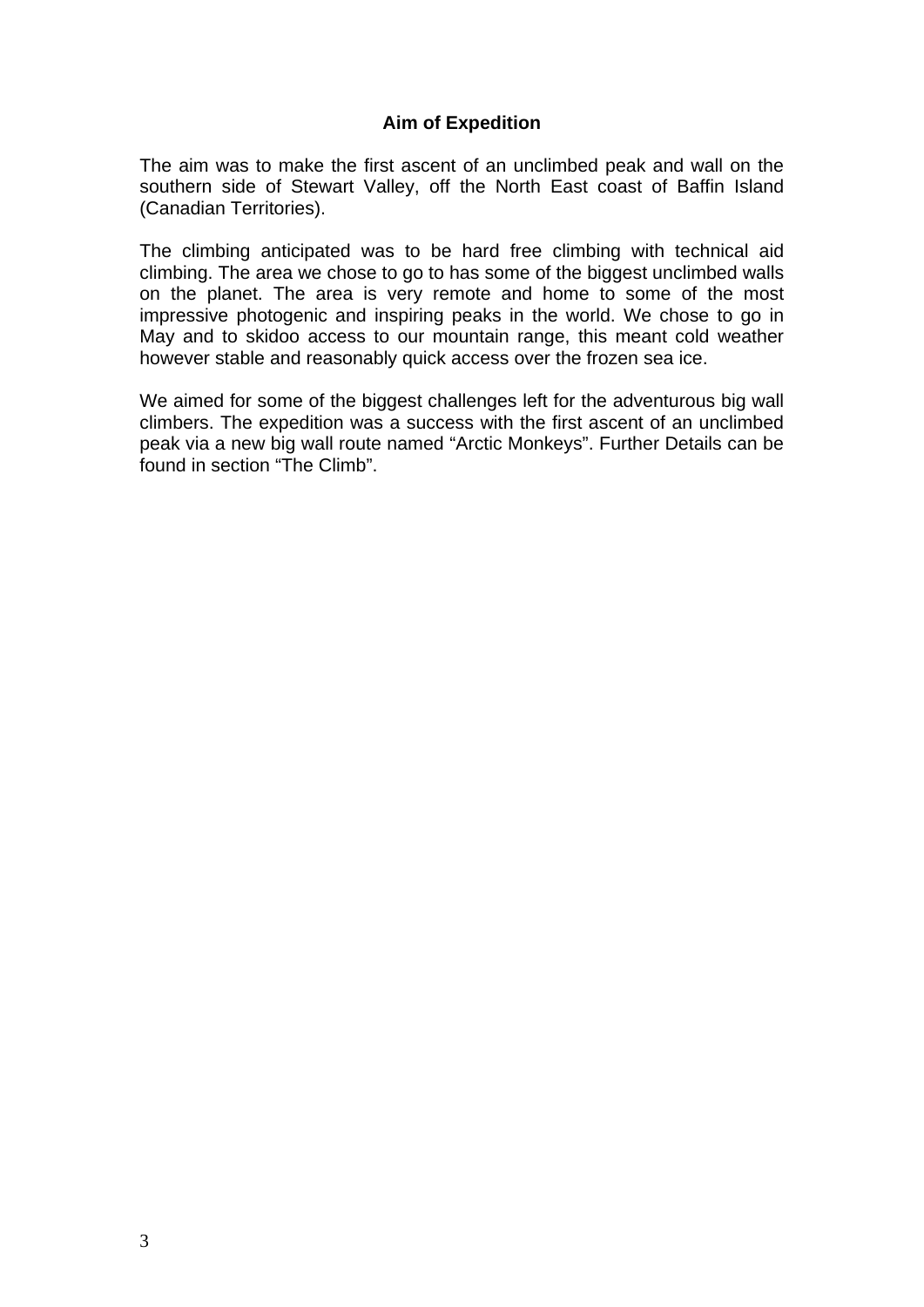# **Expedition Summary**

On 24th May 2010, Mike 'Twid' Turner, Stuart McAleese and Mark Thomas completed their objective of making the first ascent of a previously unnamed peak and Big Wall in the Stewart Valley, Baffin Island.

The wall is located in Sail Peaks, an area full of gigantic rock faces, many of which have never been scaled. This is the first time a UK team has made a first ascent here and indeed are one of only a handful of teams world-wide to even attempt such a climb.

In 1977 a Canadian team was the first on record to climb in the area, scaling 22 peaks and naming one of the summits Sail Peak.

Then in 1998 a US team climbed and filmed the North East Face of a neighboring summit to Sail Peak, naming it Great Sail Peak. Rum, Sodomy and the Lash (VI 5.10 A4+) was their Big Wall route, but they came back with film of a wall to the east which became known as the Citadel. The Citadel was climbed the following year by a team which included Twid and Louise Turner (née Thomas), creating Endless Day (900m: 25 pitches: VI A3+).

Most recently a Russian 5-person team succeeded in establishing a second route on Great Sail (1,150m: VI A4 5.11 85-90°) with Valeri Rozov spectacularly base-jumping from the top.

The team spent 18 consecutive nights on the face. Contrary to expectations, the weather was often harsh with driving snow and high winds hampering the climb at times.

Warming water for hot drinks and rehydrating meals took an hour and a half before it reached a temperature which was usable, whilst belaying required two duvet jackets to combat the extreme cold. The team ran out of fuel and food on the last day before they made the summit but decided to press on. They were rewarded with bright sunshine as they topped out. Temperatures averaged around -20°C for much of the expedition, warming considerably on the last day.

Late spring is the ideal time of year to climb in this area. The weather was generally stable and access by skidoo across the frozen fjord is relatively easy. Any earlier is too cold, any later and there is the risk of the ice starting to thaw making it difficult to get out.

As it was, an early thaw did begin to occur. With the skidoo unable to reach base camp the team opted to make a quick escape, having to wade through freezing slush for around 25 kilometers to meet their Inuit drivers.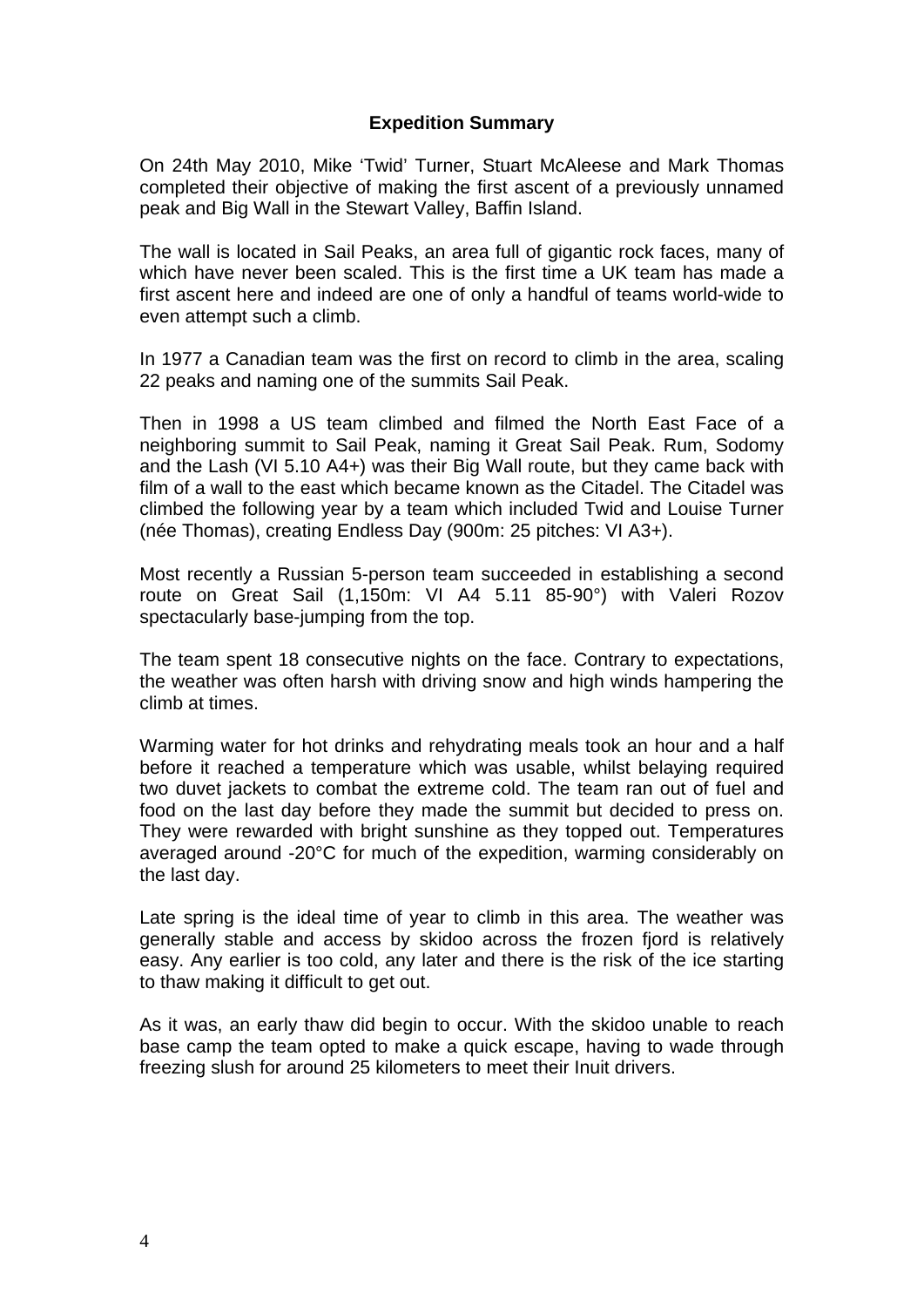# **Expedition Logistics and Trip planning**

#### **How to get to Baffin Island:**

By Air from Montreal, Edmonton as Ottawa to Iqaluit using First Air Canadian North. We traveled via Ottawa to Iqaluit using First Air. From Iqaluit there are flights to villages such as Clyde River. From Clyde River we used out agent and his workers to gain us access to the steward valley. This was around 9 hours a full day. The journey was very cold but spectacular, taking you past all the big wall climbing venues and huge open Fjords.

Once in at the wall we arranged a definite pick up date, 1 or 2 day prior out flight out of Clyde River was advised. A satellite phone was taken by the expedition and this was used to stay in contact with out agent in Clyde River.

#### **Weather:**

The weather is essentially a polar desert with a low annual precipitation. It can be often foggy and socked in but if it does precipitate, it is usually not more than a light shower or flurries. The winters are long, cold and dark and the summers short. The weather we experienced did range in the month we spent out there. It was very cold and dry in Clyde River on arrival and for most of the trip the average temperature was -20C each day with colder and warmer days.

In the valley whilst on the wall we did notice a pattern. If the weather come from the South West it seemed good, warm enough to climb and fairly dry. If the wind swung north, it was really cold, 30C which 1 day did shut us down. From the East was cold and snowy, from the South more snowy weather was experienced.

The early four days of the trip experienced settled weather, however, once on the wall it seemed to snow every day and maintained low temperatures. The summit day was the best day of the lot, with cloudless skies and warm temperatures in the sun.

As our wall faced North and the corner we were in faced East we got little sun, approx at 4pm onwards till around 3- 4 am. To cope with these cold temperatures we had to wear all of our gear all the time and climb with everything on.

Towards the end of the climb things did warm up a little but maybe this was the team just getting used to living in this cold place?

#### **Polar Bears:**

We were fortunate enough not to have any problems or encounters with any polar bears. We asked if any would enter the Stewart Valley and were told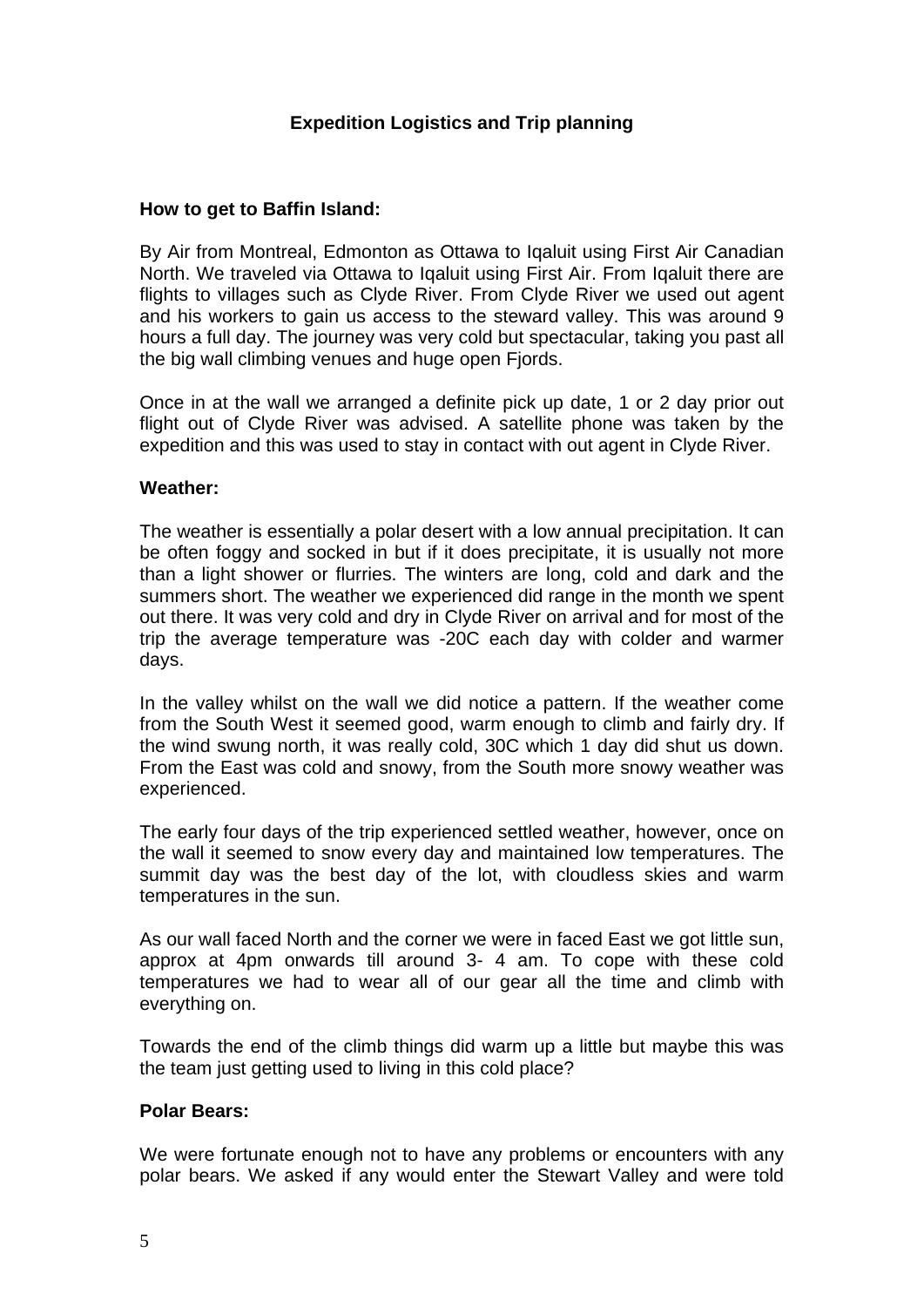unlikely. However once on the Walker Arm it's a difficult story with lots of seals and big open areas. Polar Bears weren't really a problem for us as we were living on the wall for most of the trip; however, we did have to walk out and about on the Walker arm where there was a greater threat.

On the east coast it is said to be foolish to travel without a weapon to protect yourself against polar bear attacks. While extremely in common, if the hunting has not been good and they are hungry! These carnivores will not hesitate to make a meal of you.

We obtained a gun license in the UK and when we got to Clyde River our agent made a rifle available to us.

#### **Rescue:**

Basically, there isn't any. Once "out there" you are completely committed to self reliant. If something was to go wrong, there is no one to call to come and get you. The Inuit would do what they can but would not go on technical terrain. For this reason it is good to go as teams of three or more and to have a good medical kit with experience and training of how t use it.

#### **Navigation:**

Compasses are unreliable this close to the North Pole, so a GPS would be more useful. The only map we had was a Google earth photo copy which proved successfully useful to navigate us out over 25km. I am sure maps could be found of this area.

# **Communication:**

It is advised that no one should venture into the back country on Baffin, regardless of the season which out some type of communication. We carried a sat phone which we got from the UK with extra batteries. This is without doubt a very important piece of kit, and keeping the batteries warm is vital. Most of the time, they lived in my sleeping bag along with the phone.

# **Fuel/ Stores:**

Our expedition took 2 stoves and spare parts for both stoves with extra fuel bottles. We had a primus and an MSR liquid fuel store. Both could be used with a hanging stove rig, for cooking and melting snow or ice on the wall. Gas is not an option as it is too cold, and getting hold of it in would be difficult. It is not easy to estimate how much fuel you are going to use but it's so important. It is advised to take as much as you can with you to base camp as this will give you confidence. When we were on the wall we would use one medium size fuel bottle per 2 days for the team of 3. When the temperature was very cold (-30 C) the fuel would even start to freeze; making it hard to preserve fuel on these days.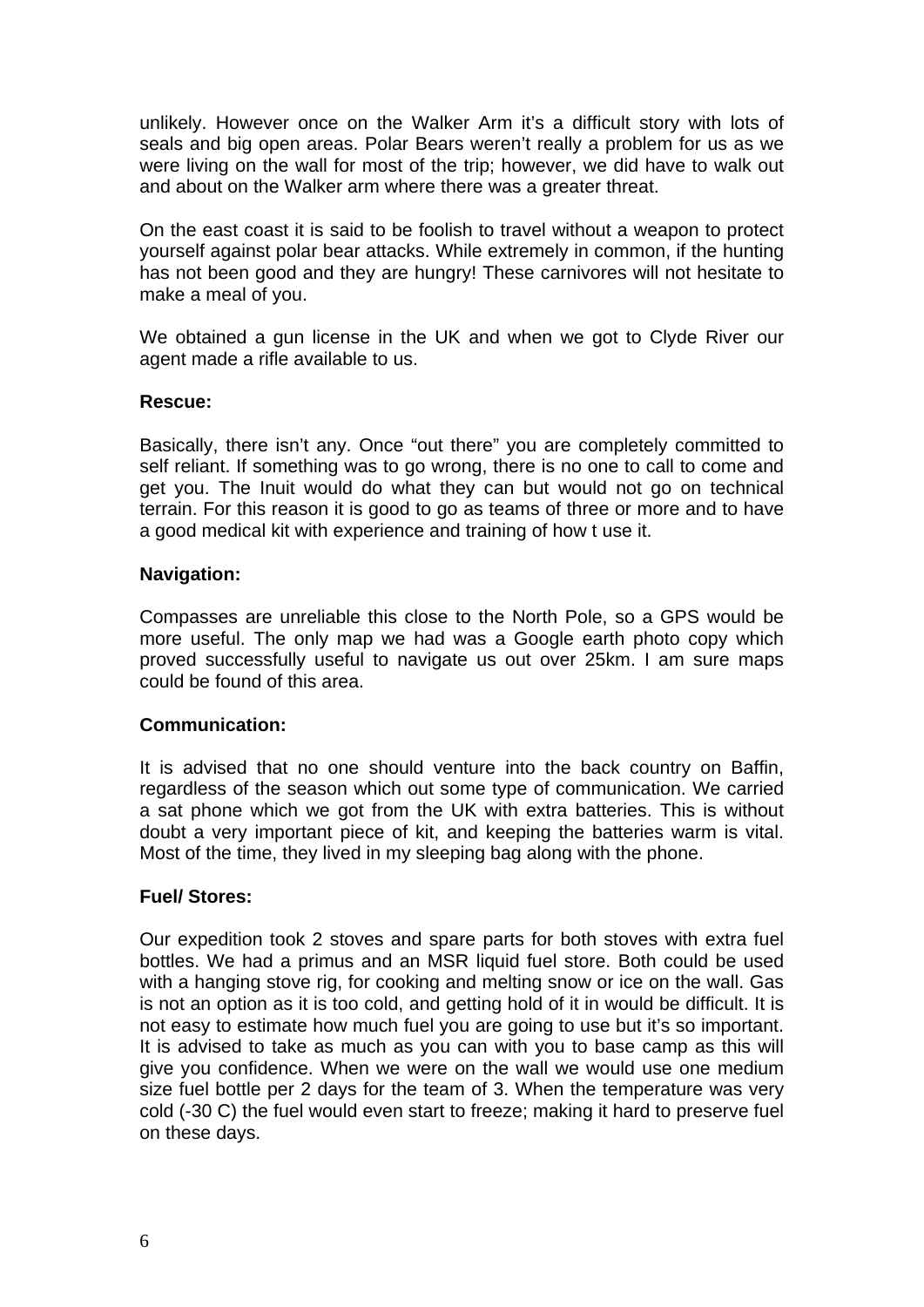# **Further Information**

#### **Accommodation:**

Ottawa Airport:

Happy Days Inn- (*near Ottawa Airport, with quick easy and free transport to and from the airport. Breakfast included with lots more options to eat nearby*.)

Clyde River: Qammaq Hotel Tel 897 924 6201

We camped on our first night in Clyde River which was fine- good acclimatization to the cold! On return we stayed with a friend of our agent who ran a little hostel.

#### **Outfitters/ Agents:**

Levi Palitnq Outfitting General Delivery, Clyde River, Nuna vnt XOA OEO

Tel 867 924 6514 levi@palituqoutfitting.ca www.palitnqoutfitting.ca

#### **Airlines:**

First Air Ltd

#### **Shops:**

There is an REI in Ottawa which has all you may need. Also really useful and important were out fleece lined wellies which can be bought in most clothing shops and hardware shops in Ottawa. Top tip- on the ice and especially when in starts to thaw!! Great for wearing at base camp and generally hanging out in.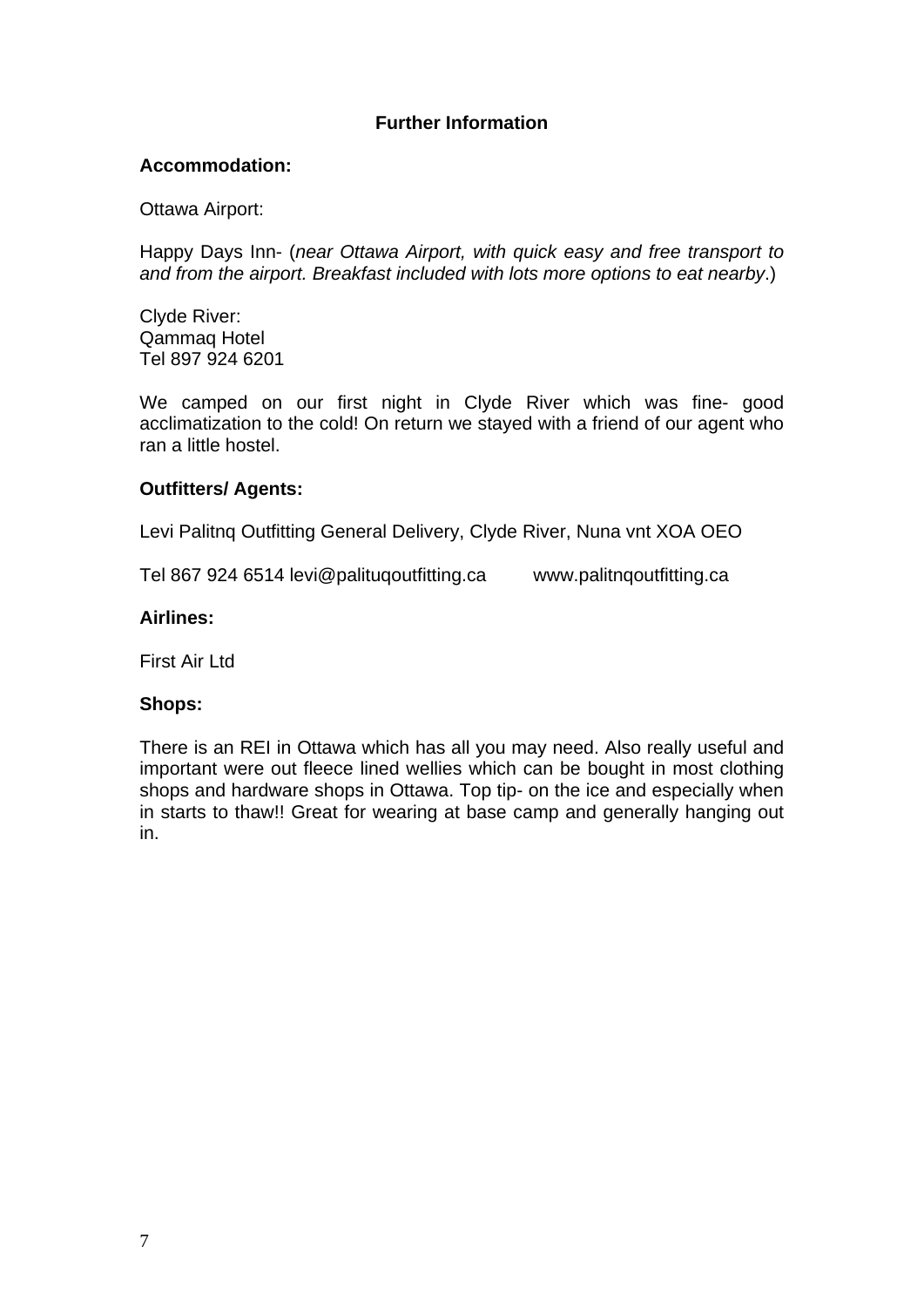# **The Climb**

The journey alone was enough to satisfy any adventurous climber's dreams. Standing at base camp looking up to the walls surrounding us was utterly amazing. We had been transported to the "Arctic Yosemite" with unclimbed walls everywhere. The rock looks to be superb quality and the walls sheer if not overhanging, with the average size of each wall to be 1200m!

We instantly know this was going to be a tough one, the conditions alone were challenging enough just to live in but to scale 1400m of vertical granite and survive these cold temperatures was going to be a rewarding experience!

Once at base camp, remote as hell, it felt like you were truly on your own, a proper adventure. This place made the Himalaya look accessible! Twid has been to the area before when he climbed "the endless day" so this took the edge of things a little.

It was obvious to us that climbing this wall was going to take a long time, so with time to spare that evening we did a load carry up to the difficult snow and ice at the base of the wall. With 24 hour day light we could afford to work most day well into night or until we were too hungry or tired to carry on.

Over the next 2 days we fixed all of our 400m of fixed rope to the base of the wall and established a porta ledge camp there. There were two options of potential routes to try. It was very soon that we decided to try the amazing crack/ corner line on the front of a huge pillar. The rock looked good and the line strong. This was important to us as we had limited time and as we all wanted to climb the amazing line straight to the summit, this was the obvious choice. The whole wall was unclimbed and with the line looking so strong, spirits were high.

During the next three days we stayed at base camp ferrying nearly all our food, fuel and equipment to out porta ledge camp at the base of the wall. The e initial few pitches were a lot more involved and steeper than anticipated, with some loose rock and quite steep aiding. It was obvious for the time being anyway, with temperatures averaging out at -20/25C that free climbing was out of the question. We were forced to climb with all out gear on and belay after wearing two down jackets.

It wasn't long before we were living out of the porta ledges and committed to the wall. This made the leg work easier and allowed us to focus on the route rather than hauling lots of gear then climb a pitch. As a team of three, one person could have a later start and help later in the day. We were initially quite optimistic and hoped we could climb three pitches a day, however, due to the hard nature of each pitch and the length of time it took, we averaged out at 2 pitches a day for the entire trip/

We climbed every day with only one day off in 21 days; spending eighteen consecutive nights on pota ledges on the wall. We didn't aim to fine a hard line and looked for the cleanest, purest line to climb. However, there were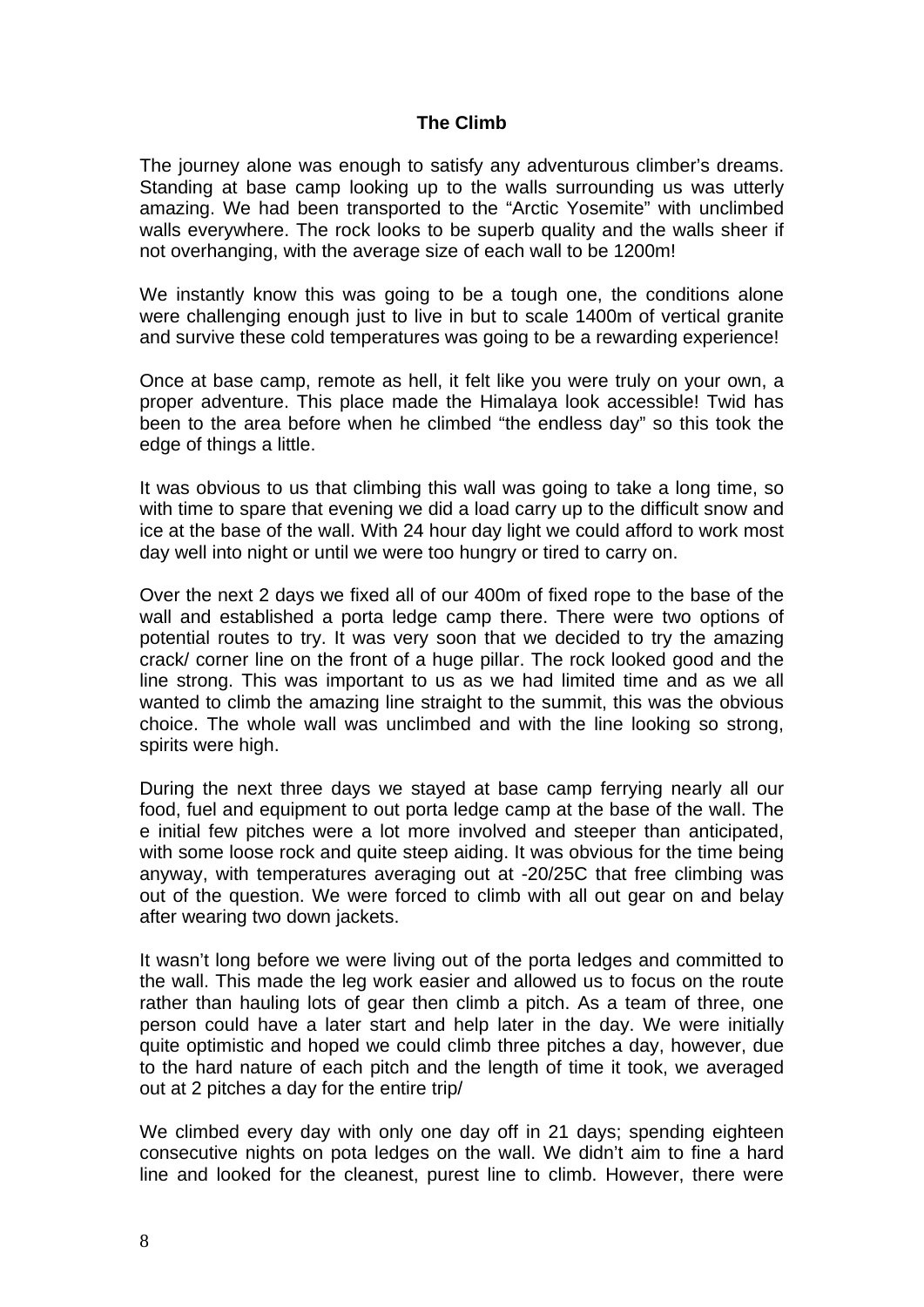times when the constant corner ran out and deviated and one these steep blank sections were hard technical aid climbing. Because of this the route acquired a harder grade.

We aimed for 60m pitches, however to keep things moving we found that this averaged out at 40 m with some pitches being 60 m. We climbed a total of 34 pitches to the summit with some easy ground as well. There were two hard sections that stand out. First the 'Capucin' pitch named after the Grand Capucin in Chamonix. As the quality of the rock was exactly the same! This was a slow hard section which involved some drilling, but mainly hooks, birdbeaks and rp's. This was felt to be A4 for 60m. The second higher on the wall slowed us right down and we named this pitch "birdbeaks for breakfasts"  $A460m$ .

Once the ropes were fixed completely we moved camp and established out second porta ledge camp approx 500m up the wall. Living on the wall was difficult; we took turns cooking and keeping things warm required discipline. Everything which needed to be warm, e.g. batteries, iPod, sat phone, gloves, socks) were either on us in pockets of lived in our sleeping bags.

Most of the climbing was clean aid with harder sections requiring technical aid. Some sections were climbed free however, this was difficult whilst wearing gloves, lots of clothing and plastic boots and very scary.

The quality of the rock was generally very good and with warmer, sunnier weather most would have amazing free climbing potential. We guess some sections would feel like E3/ E4 and the rest, harder.

There were highs and lows to the trip and I think living on the wall for the length of time we did was the hardest part. Just the sheer length and difficultly of both the weather and climbing dictated this time on the wall. It showed at some point every day with the summit day being the exception. Beautiful blue skies and no wind- perfect! A 24 hour day, we had little choice but to go for it as we had ran out of food and fuel was close to empty. We climbed 8 pitches that day and topped out at around 4pm.

Due to the lack of food and fuel, we decided to abseil through the night and arrived at the base of the wall around 7.30am the following morning. We named the route:

Arctic Monkeys

Grade V1 A4, 1400m

Getting out from base camp too was difficult, due to the condition of the access to Stewart Valley. The Inuit's would not skidoo to us, forcing us to walk out. This meant a man haul of all out gear though the night for 25km, to the nearest point in which out Inuit friends could reach.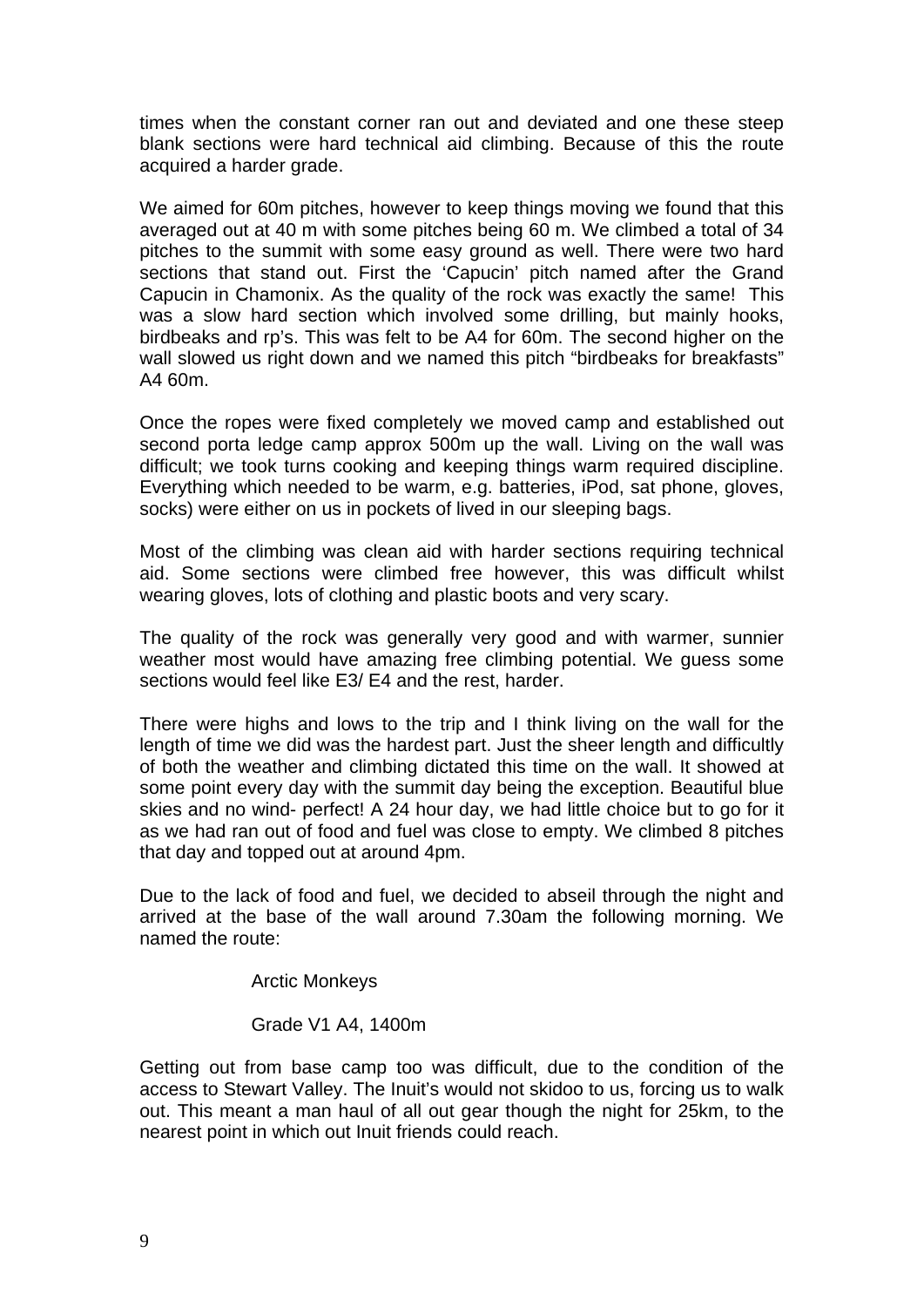The conditions of the lake we were walking on can only be described as knee deep slush and required every kind of little energy we had left to get in time to meet our pick up. Thoroughly exhausted and completely committed, we managed to meet them 10 hours and 25km later at the Walker Arm.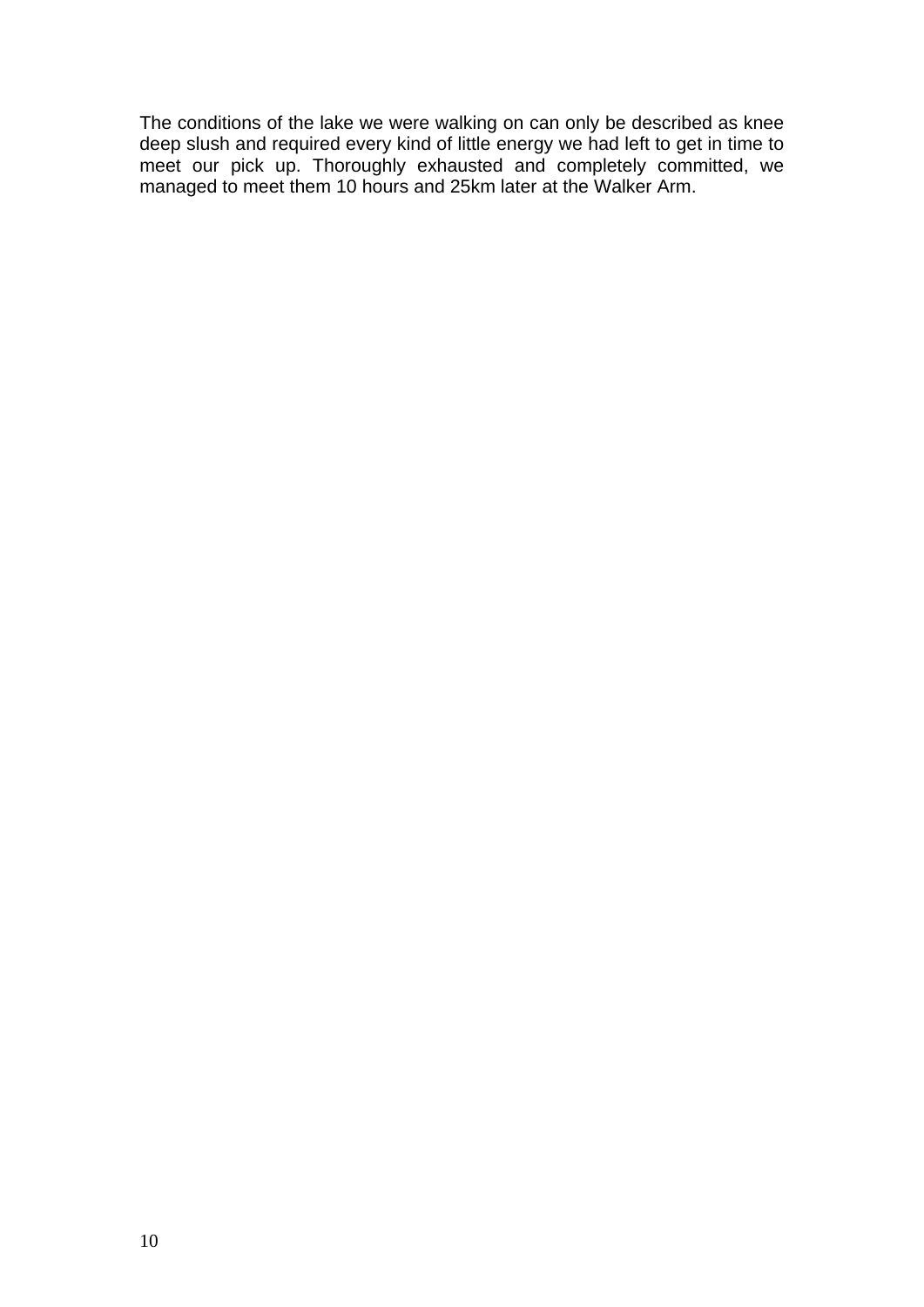# **Expeditions Costs**

#### Income

MEF £1450 BMC £1800 Sports Council for Wales £2000 Gino Watkins £2000 Mark Clifford £1000

 $Total =$  £8250

(Flights International/ National (Canada) £6300 kindly covered by sponsors convergent).

#### **Expenses**

Agent Costs/ Skidoo travel £ 1890 Sat Phone £619 Food £850 Equipment £2427 UK Flights/ travel/ flight changes £1157 Accommodation/Food £392 Further Equipment/ Miscellaneous/ Insurance £1062

Total £8397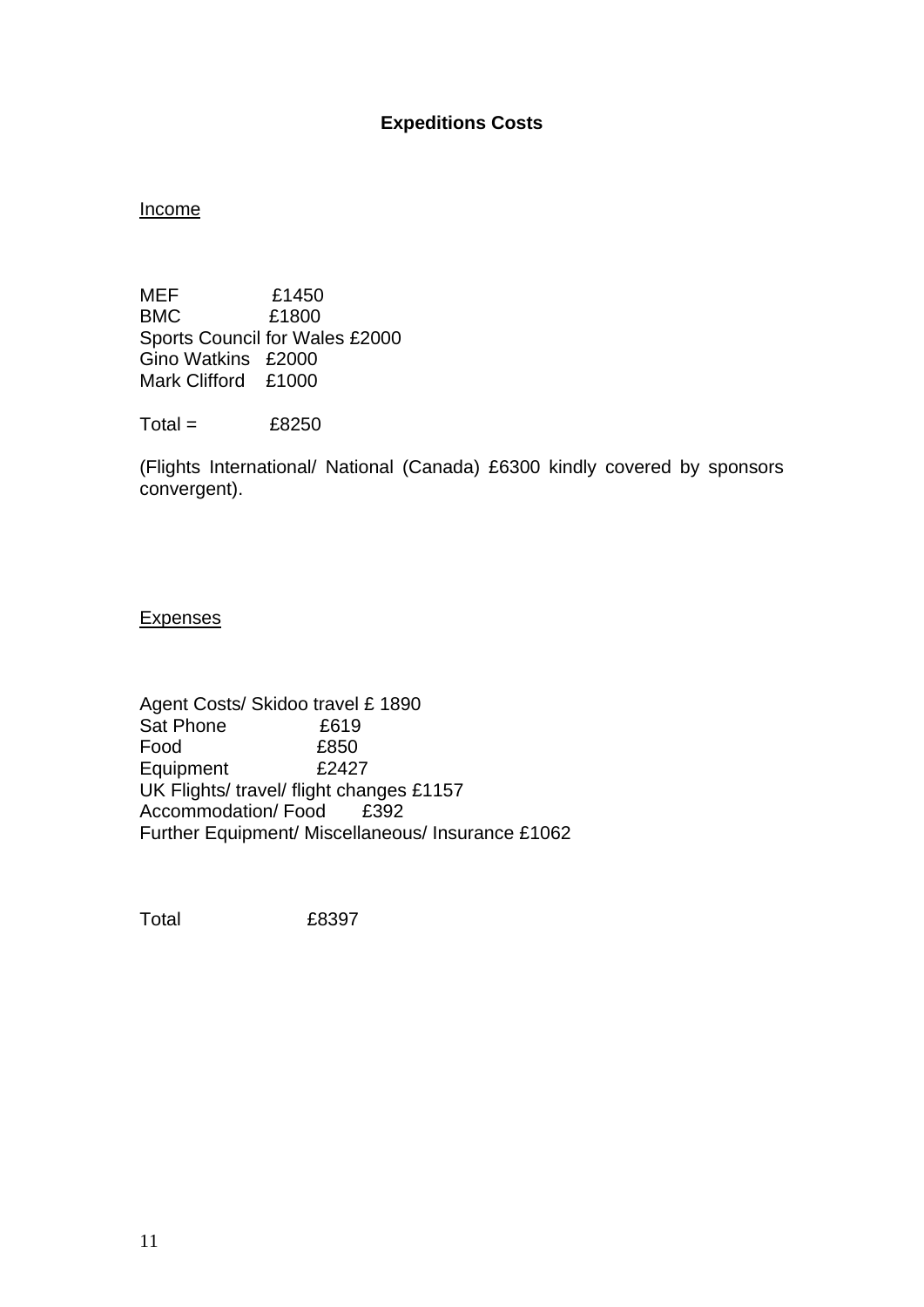## **Environmental Management:**

It is a real privilege to visit areas like this and with that you always feel a great responsibility to preserve and protect them from any possible impact you may have on it. This was as always out aim, to minimize as much as possible. Our base camp rules were simples, leave no trace. To do this, we took out little waste with us and with our agents back to Clyde River where it can be disposed of correctly.

This was helped by the fact we spent few nights at base camp with the entire duration of the trip "on the wall". Whilst on the wall we carried all our litter out with only bolts being placed minimally for safety and abseil anchors. Minimal equipment was left on the wall due to 100m abseils.

# **Future Potential**

It is said that this is the "final frontier" for the adventurous big wall climber- this is true! It is also said that "climbers' dream of climbing El Capitan, El Capitan climbers' dream of climbing in Baffin"- this is also true. The potential for climbing in Baffin is outstanding, with lots of unclimbed features, walls gullies and un- trodden terrain. Access to there areas in difficult and does require quite an involved expedition to get something done. This is the greatest challenge of an area like this, the living and surviving the conditions so rewarding. Climbing here in Baffin you can only feel privileged and one of the lucky ones- a true adventure!

Sponsors: The expedition would like to thank Convergent, Mountain Everest Foundation, The BMC, The Sports Council for Wales, The Gino Watkins Grant, The Mark Clifford grant, Mountain Equipment, DMM, Lyon Equipment, and Howies.

A special 'thank you' to all who sponsored this expedition. Without this help the expedition would not have been possible, Thank you.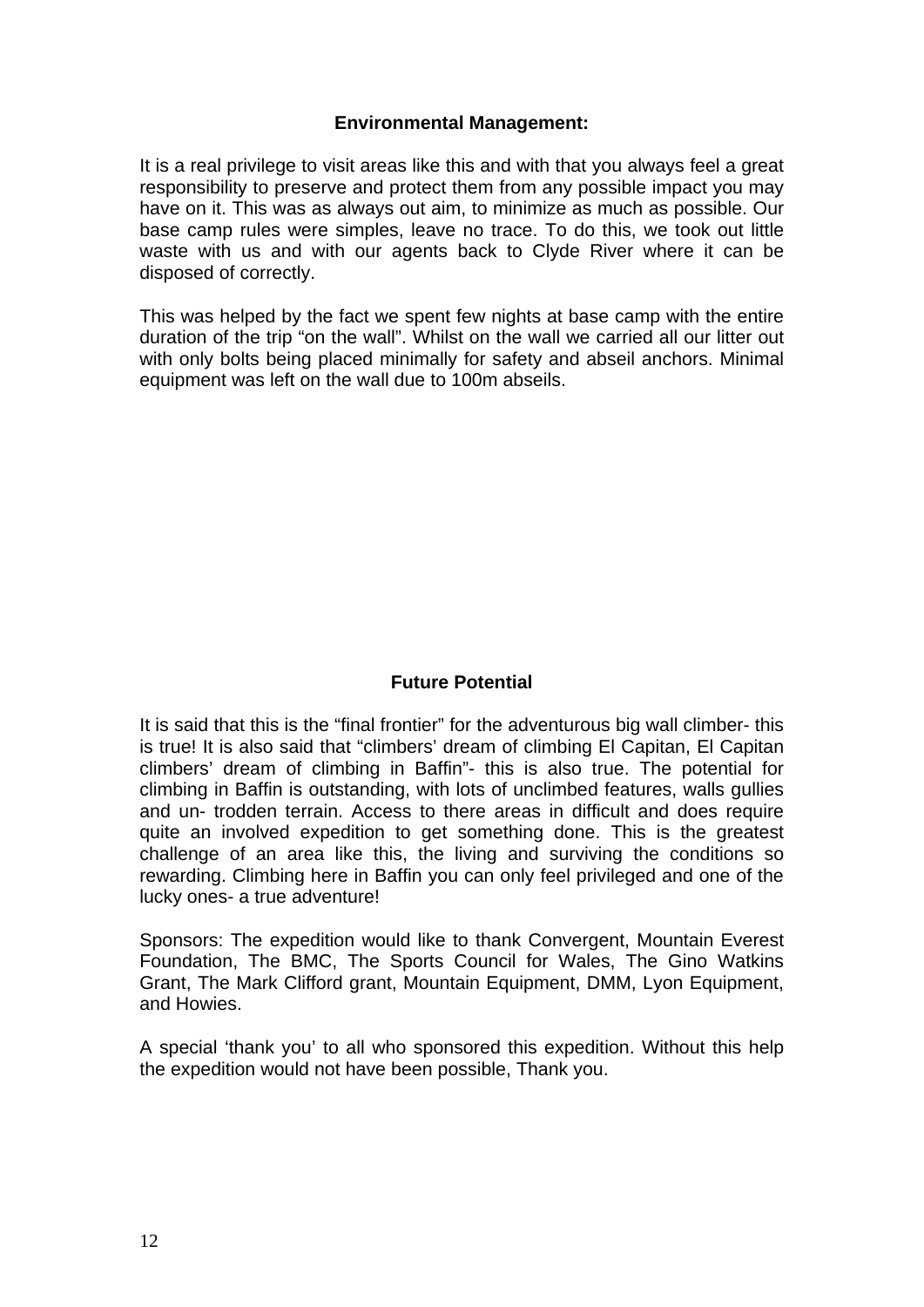# **Day to Day Diary- Written "On the Wall" During the Expedition by Mark Thomas**

# *Sunday 2nd May*

Twids house and pack

# *Monday 3rd May*

Geneva airport in the Landy, fly to Frankfurt and to Ottawa, Cash Crisis! Shopping eat, late to bed.

# *Tuesday 4th May*

Up at 5am; fly to Ottawa to Iqaluit, ripped off by cab driver! Twin prop plane to Clyde River, me Levi our agent, camped out of town.

# *Wednesday 5th May Sunny and clouds, -20C 20km wind.*

Skidoo dudes Harvey Dominique and Freddy took us in. 7 Hours, cold and bumpy, moraine of doom! Arrive base camp 5pm. Set up tent and take first set of gear up the initial snow slope. Bed at 11pm.

# *Thursday 6th May Sunny, -20C, 15kmh*

Carried more gear up and fixed 600m of line to the base of the route.

# *Friday 7th May Some sun, Cirrus, -10C 2kmh*

Jumar up fixed ropes with big sacks including porta ledges. Twid led first pitch, then me up the  $2<sup>nd</sup>$  pitch. Stu stripped and we abed down all the way to BC. Long day, bed at 12 am. 15 hour day.

# *Saturday 8th May Snow, - 20C, 2kmh*

Jumar back up to high point with more gear. Me and Stu climbing, Stu on  $3<sup>rd</sup>$ pitch, loose chimney. Twid fixing porta ledges. Me up  $4<sup>th</sup>$  pitch, steep but good crack. Abbed down to base camp, Twid cooked, awesome feast. Bed 11pm.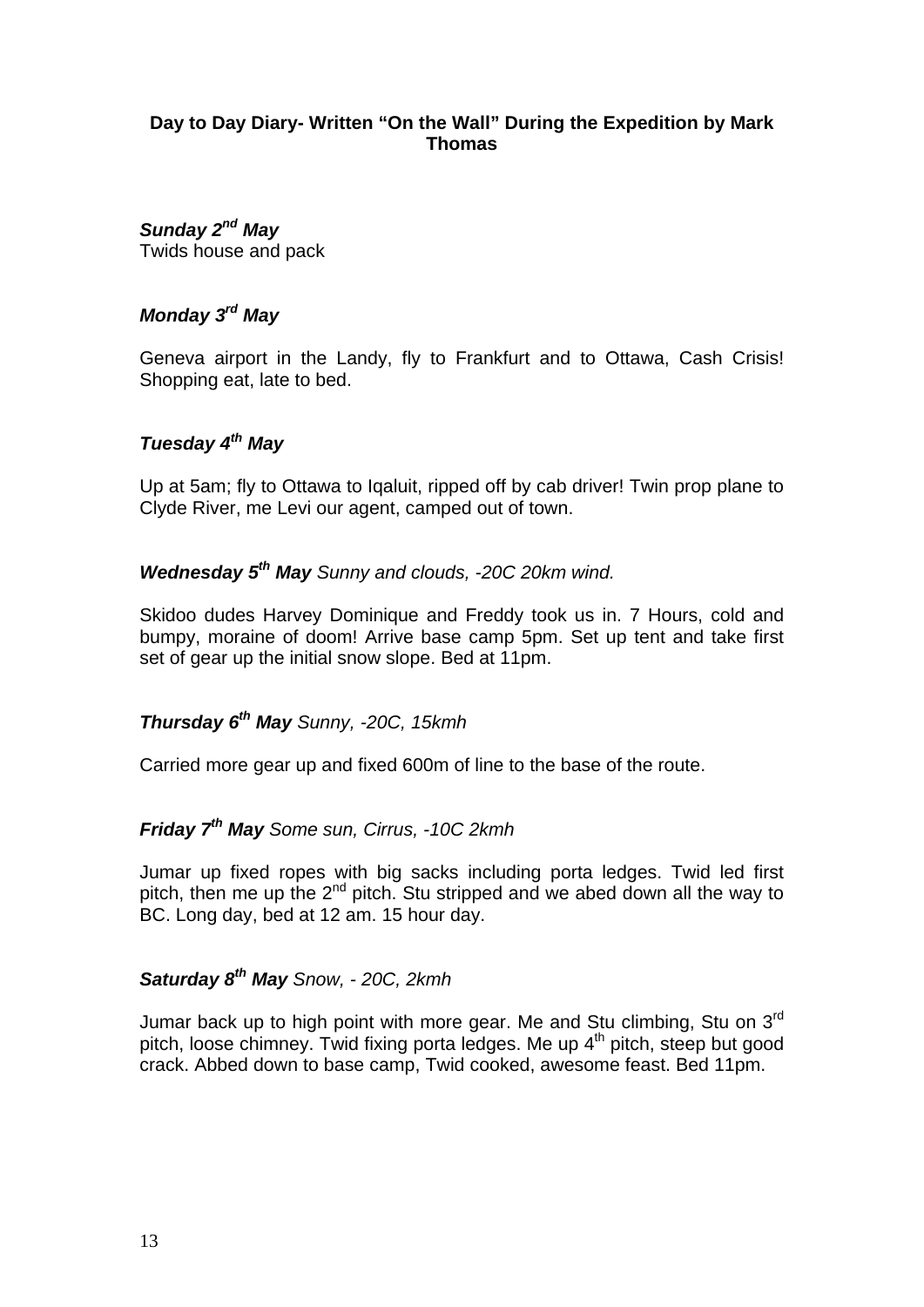# *Sunday 9th May Snow, some sun, 10C, 2kmh*

Up at 7am, Polar Bear! Leaped out of bed with rifle, nothing to see. Big sack carry and jumar up to camp 1, me and Twid to climb. Stu cooked feast, Big fridge sized blocks hit approach route, scary. Night 1 in porta ledge city, rock fall and snowing hard all night.

# *Monday 10th May Big snow, -8C 5Kmh.*

Up at 8am, whole wall plastered in snow and ice. Jug up ropes, Stu belay bunny, cold job today. Me doing breaks, bats and rp's+ very exciting day! Back down to camp 1, bed at 6.30 pm. Big scary cold day on the way.

# *Tuesday 11th May Snowing, flipping freezing! 15kmh*

Snowed loads in the night. Stu, think we're gonna die! Avalanches pummelling the ledges all night. Up at 7.30am, dig out the kitchen, up the fixed ropes, me to finish off the pitch of doom. Done at 4.30 pm, then Twid through the crack, me to clean and back down to camp 1 at 8 pm. Another big scary day, 3 days for me to do the 60m pitch, "the Capucin Pitch!".

# *Wednesday 12th May Cloudy, freezing, -20C, 70kmh*

Rough night. -25C. Snow on our porta ledge. Northerly wind. Sitting it out with numb toes in the porta ledge palace. 5pm Twid and Stu up the ropes and manage a pitch, me to cook.

# *Thursday 13th May Snowing, -5C, 15kmh*

Early start. Me and Twid go up the fixed ropes. Twid up over the jammed block, me up the imploding flake! Then abseil through the storm back to camp 1. Arrive 10pm, Long day.

# *Friday 14th May Big Snow, -5C, 15kmh*

Warmer today, Stu and Twid up the ropes to climb, me hauling food. Swap over and me to lead over roof from Stu's bum crack belay! Big storm. Long day, abbing in a blizzard back to camp 1. Wet!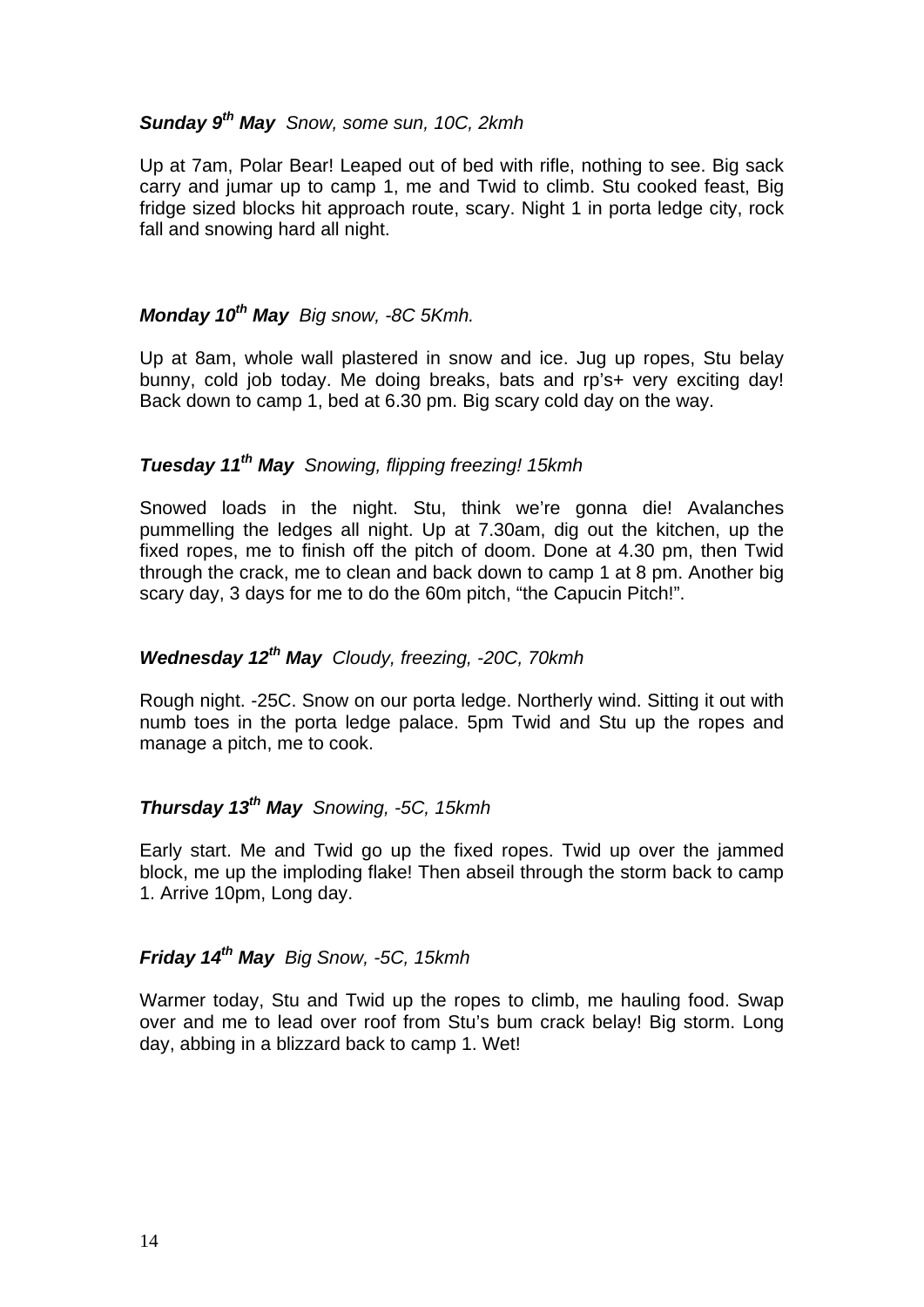# *Saturday 15th May Snowing, -1C, 5kmh*

Bad weather. Late start, me and Twid up the lines to high point, miles! Me to lead, easy at first, then gnarly pendulum off sky hook. Thin crack, tough day, knackered, bed 8.30pm goosed!

# *Sunday 16th May Snow showers, -10C, 1kmh*

Me and Stu down to BC to get more fuel and food. Down through danger zone and to the flatness and luxury of BC, woop woop! Coffee and nice food, yum, yum, yum. Back up through the danger zone, Bed 9pm. Wet feet.

# *Monday 17th May Shit weather, snowing hard, -5C, 1kmh*

Well plastered in ice and snow. No climbing, Good tunes on Stu's boogie box. Cold feet. Long day in the love palace! 1.30pm, me and Twid go up the fixed lines, brutally cold. Twid to lead, me to clean and lead through using nut key to clean the ice from the cracks. Climb till 7.30pm.

# *Tuesday 18th May Snowing hard, -20C, 70kmh.*

Spindrift everywhere, no climbing today. Shocking weather, All trying to stay warm

# *Wednesday 19th May Snowing, -20C, 20kmh.*

Me and Stu up the long fixed lines, me to lead nice pitch but so cold. Stu and Twid take over and me back down to camp 1 to prep dinner, cold day.

# *Thursday 20th May Snow showers, -10C, 10kmh.*

Hoisting camp 1 up to camp 2, sack hauling fest. Me and Stu go up to high point while Twid fixes new camp. Me to lead; amazing pitch, The Gift Pitch, awesome crack. Back down to Camp 2. Big Day.

# *Friday 21st May Snow Showers, -20C, 15kmh*

Up the lines, me to lead on bat hooks, back to camp 2, 9pm. Long day, hell of a route!

# *Saturday 22nd May Big Snow, -20C, 20kmh*

Spindrift everywhere. Very cold, bad sleep. Rough day surviving at camp 2 in a big storm, yuck.